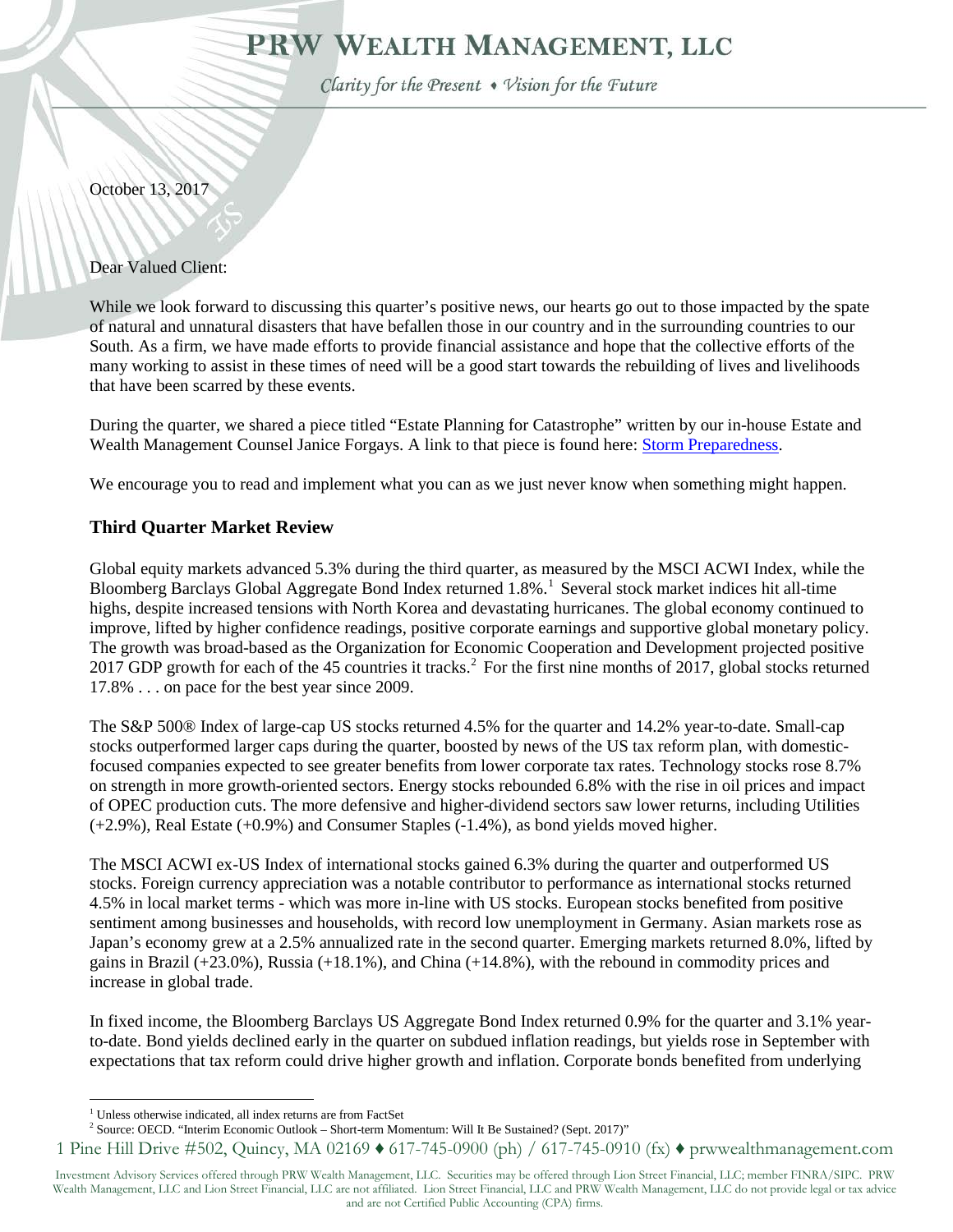strength in the economy, with modest outperformance from high-yield bonds. Long-term issues outperformed shorter maturities as the yield curve flattened. International bonds were lifted by foreign currency gains versus the US dollar, while emerging market issues benefited from improved global growth prospects.



An index is a portfolio of specific securities, the performance of which is often used as a benchmark in judging the relative performance of certain asset classes. Indices are unmanaged, with no associated expenses, and investors cannot invest directly in an index. Past performance is no guarantee of future. Index returns from Morningstar Direct.

## **Economic Highlights**

The US economy expanded 3.1% in the second quarter, up from the 1.2% gross domestic product (GDP) reading in the first quarter and the best number since 2015.<sup>[3](#page-1-0)</sup> The Federal Reserve Bank of Atlanta forecast that GDP rose 2.7% in the third quarter, even with headwinds related to the hurricanes in Texas and Florida. Corporate earnings rose 14.0% and 10.3% (year-over-year), respectively, during the first two quarters of 2017, the first consecutive double-digit quarters since 2011. Analysts expect earnings growth to slow to 4.2% in the third quarter, highlighted by a rebound in the energy sector, but anticipate a return to double-digit gains in subsequent quarters.

The Federal Reserve maintained the target rate for federal funds within the 1.00%-1.25% range at the July and September Federal Open Market Committee meetings. The unemployment rate was 4.4% in August, on the lower end of the Fed's longer-term targets, as modest wage gains contributed to subdued inflation readings. The Consumer Price Index (CPI) inflation rate rose 1.9% for the 12-month period through August on higher housing and energy prices. Core inflation (excluding food and energy) increased only 1.7%, while other Fed measures were also below the preferred 2% policy target.<sup>[4](#page-1-1)</sup> Fed Chair Janet Yellen indicated that the low inflation numbers

<span id="page-1-0"></span><sup>&</sup>lt;sup>3</sup> Source: Bureau of Economic Analysis

<span id="page-1-1"></span><sup>4</sup> Source: Bureau of Labor Statistics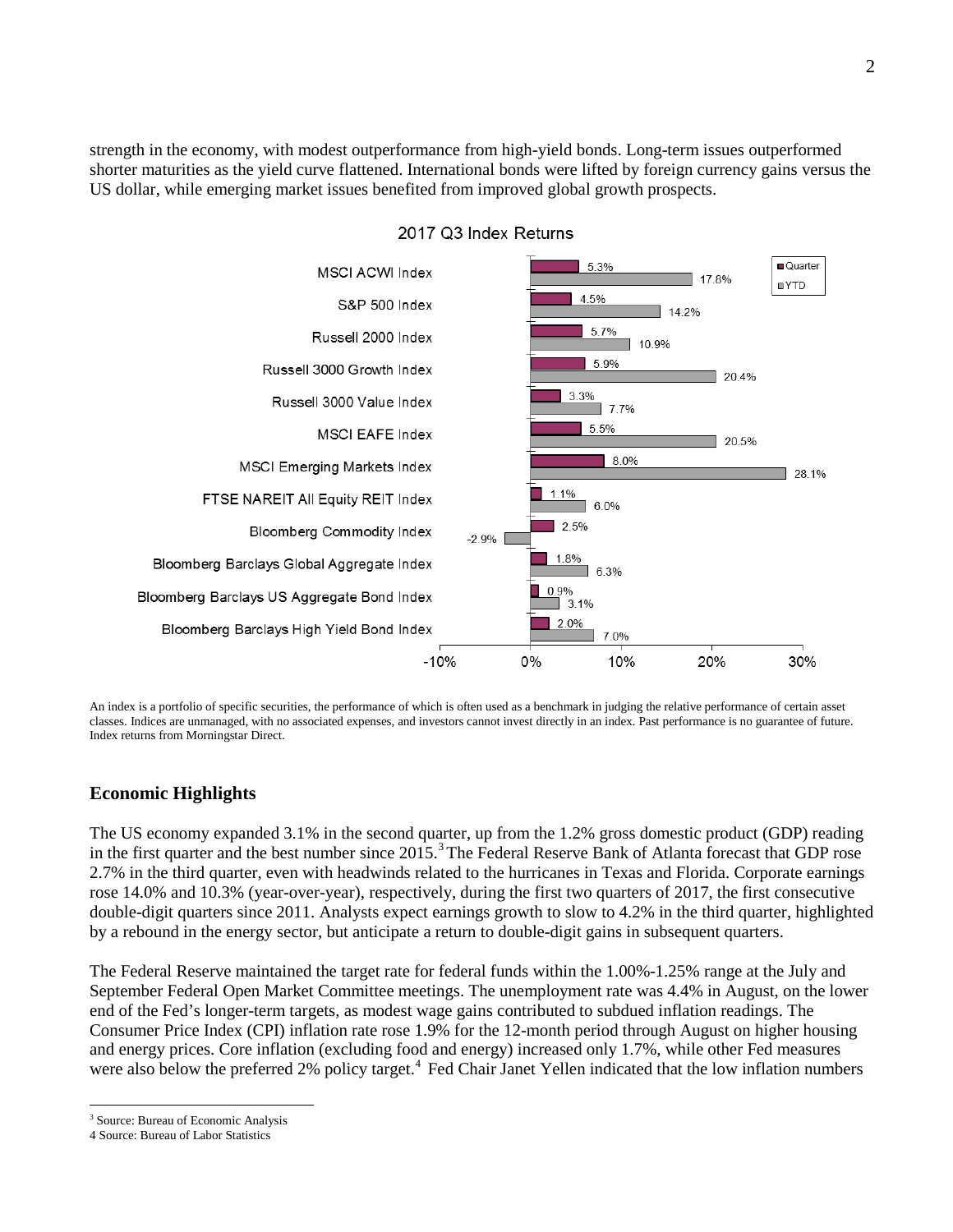were likely temporary and that inflation would stabilize to 2% in the next few years.

We continue to see strong economic numbers. American manufacturing expanded at the fastest pace in 13 years with the Institute for Supply Management reporting its September Purchasing Managers index (PMI) increasing to 60.8 from 58.5 in August. The U.S. non-manufacturing PMI rose to 59.8, the highest reading since August 2005. Data in China, Japan, and the Eurozone also showed solid advances.

### **Shrinking Stock Market**

The decline in initial public offerings (IPOs), merger and acquisition activity, bankruptcies, and companies going private has led to a shrinking number of publicly traded companies. The chart below, with data through 2015, shows a 20% decrease since 1975. Low interest rates have given private companies seeking money an alternative to the public markets. As such, the ability to invest in companies like Uber and Airbnb is limited or not possible for many.



Source: The source for number of listings and market capitalization is Center for Research in Security Prices (CRSP) data.

Note: The market capitalization is shown in 2015 dollars.

For investors, the decline means more money seeking fewer stocks, a phenomenon that is considered one of the reasons for recent market gains. With interest rates moving higher, will public markets regain interest?

### **Outlook**

Several developments dominated news headlines during the quarter, which prompted investors to re-evaluate their appetite for risk. The impact of multiple hurricanes, escalating tensions with North Korea, and government policy changes were all on investors' minds. Nonetheless, market volatility remained near historically low levels. Despite a brief spike in volatility on concerns over North Korea, the CBOE Volatility Index (VIX) ended the quarter at 9.51, the lowest monthly close since its 1990 inception. The divergence between headline risk and market moves reinforced the importance of investment discipline and broad-based portfolio diversification. Elevated valuations for US stocks relative to other regions (Price/Earnings ratio of 18.4x forward earnings in the U.S. vs 15.1x and 12.8x in international developed and emerging markets, respectively)<sup>5</sup> are among the reasons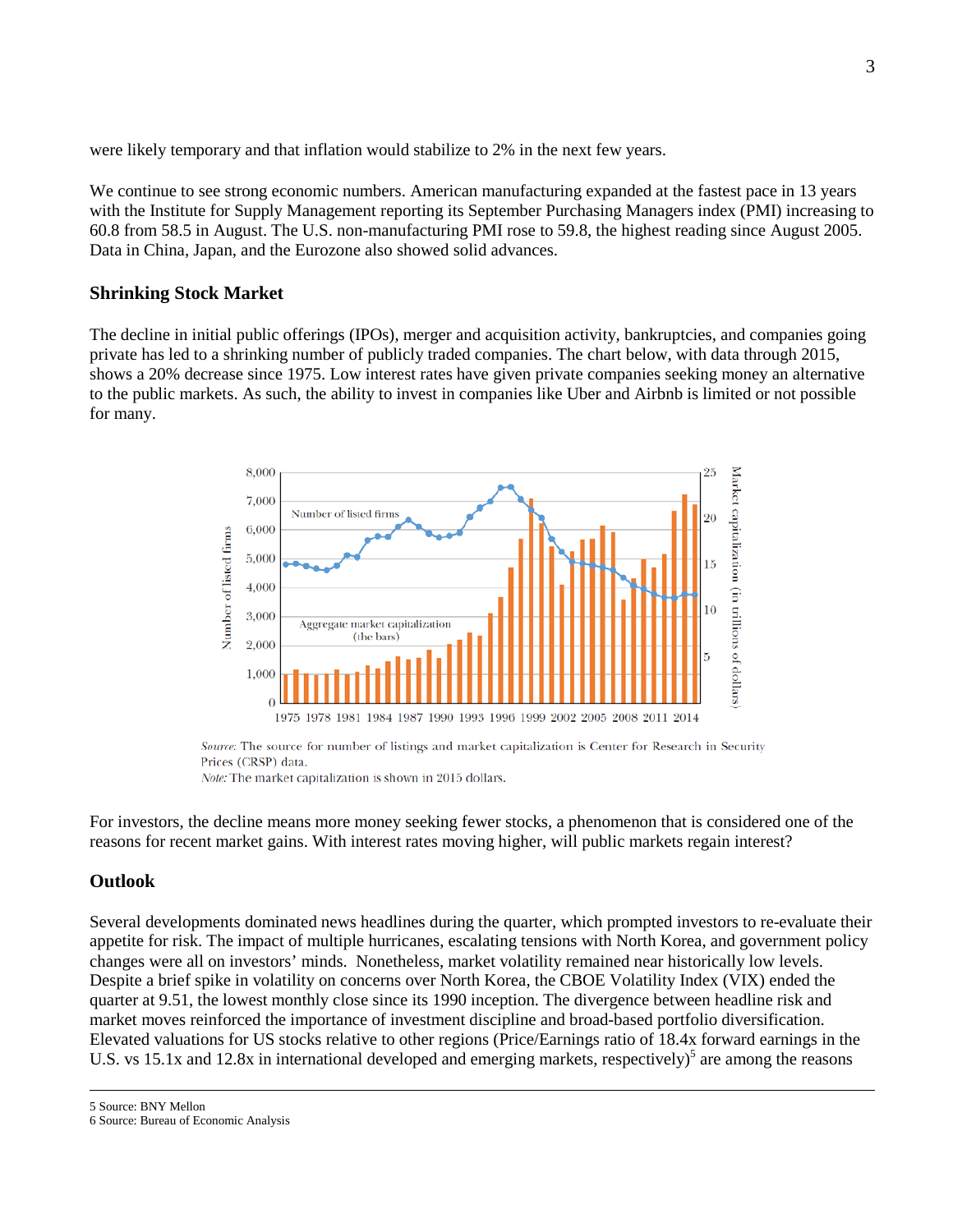for our decision to increase international and emerging markets exposure earlier this year. So far, this decision has been very rewarding and reinforces the potential long-term benefits for broad-based core market strategies that include international allocations.

We intend to maintain our additions overseas as the Bank of Japan and the ECB remain relatively accommodative (although this is changing) during a time where the Federal Reserve is raising rates. We are mindful of the currency impact brought about with these competing stances and that gains to US investors may be more muted if the US dollar strengthens more from here. Central bank policy will be a key factor to watch in the coming months as the Fed is expected to raise rates at its December meeting. The US dollar rose in September with tax reforms expected to stimulate growth, but was still down 8.5% year-to-date.<sup>6</sup>

Earnings growth has been an important catalyst for the stock market. On October  $6<sup>th</sup>$ , FactSet estimated the earnings growth rate for the S&P500 to be 2.8%, down from their estimate of 5% a month earlier. Insurance company earnings declines related to the hurricanes accounts for most of this decline. We expect earnings season to quickly become the major market driver near-term.

From a market perspective, natural disasters have historically had a limited impact as shown below. Our local communities and national economy, like our markets, have proven to be resilient in the face of difficulty.



The markets have faced down numerous calls for a "top" this year. At some point, we expect a deeper decline more in line with those witnessed historically. So far, 2017 has been a bit of an anomaly. For the remainder of the year, we anticipate flows into the market by cash heavy investors fearing they are missing out, hedge fund managers who may have missed out, and pension plan contributions (early October) could provide a tailwind. If earnings deliver and legislation gets passed, these two would also be potentially additive to market gains.

On the flip side, geopolitical events could become disruptive despite the market's current decision to ignore them. We are also beginning to see signs of overconfidence, a contrarian indicator that has often preceded a reversal in the markets. The S&P 500/VIX Ratio is now at a point reminiscent of prior market tops. The IMF recently upped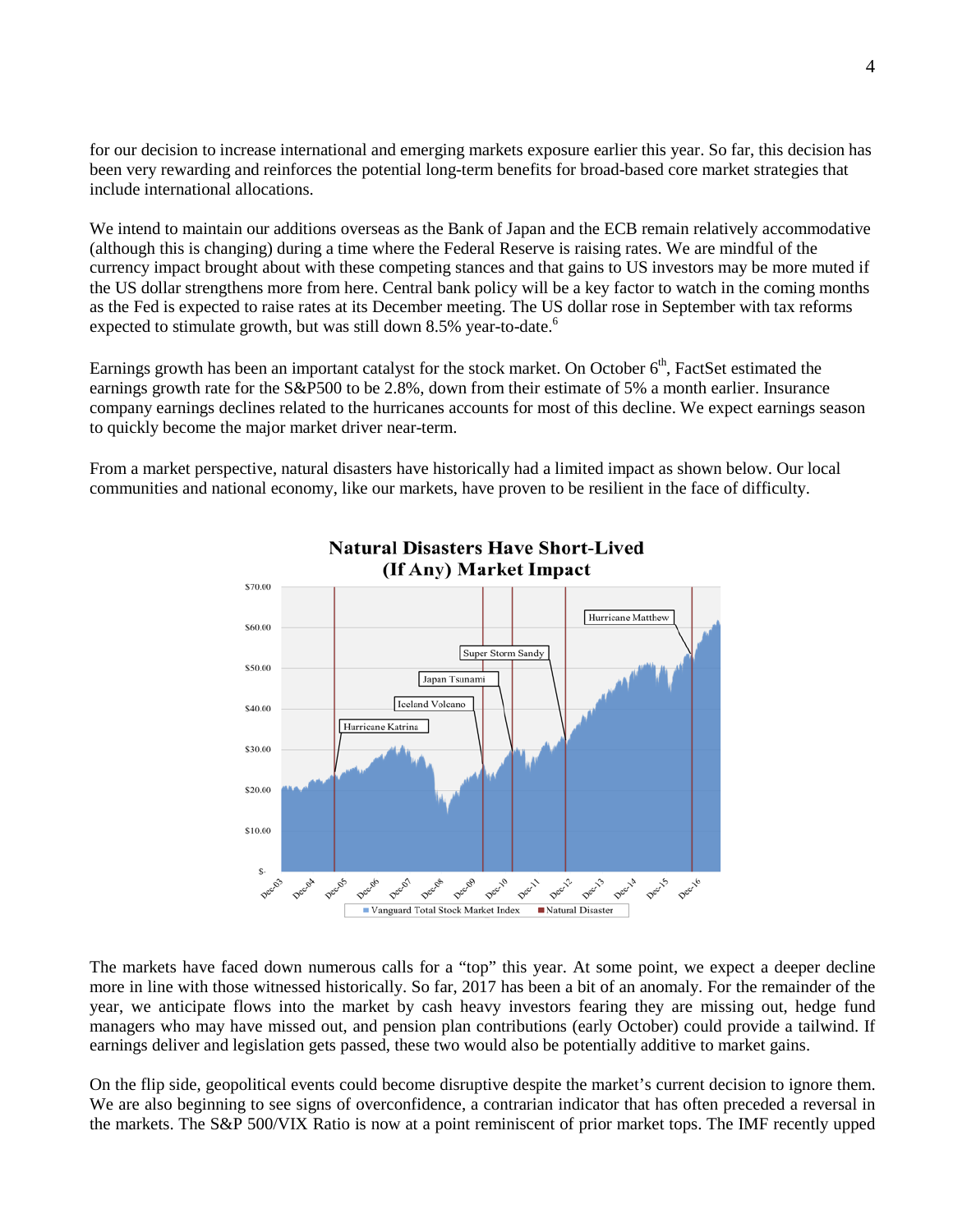its global outlook but noted that "the global recovery may not be sustainable" and neither policy makers nor markets should be "lulled into complacency", warned Maurice Obstfeld, the IMF's chief economist, in a note accompanying the forecast. We concur.

### **PRW Wealth Management News**

One of the benefits of our transition to Charles Schwab was our ability to reduce fees. We have always sought to use institutional share classes of mutual funds that have high investor minimums (often \$1M or more) and consequently lower fees than retail investors can access (if access is even an option - in many situations, we can invest in closed funds if we have current ownership for clients). Over the course of the year, you may have noticed purchases and sales of a fund that you owned with no obvious name change. In fact, we were taking advantage of an industry practice that allows us to purchase a lower priced share class of a fund without creating an adverse tax consequence. The savings in some cases have been dramatic as new share classes just instituted this year allow us to take advantage of 30% plus expense reductions. We continue to seek out these opportunities as they present themselves.

During the quarter, Elliot was interviewed by the National Financial Planning Association for a piece on diversification in a time of high correlation and increasing rates. The piece will be published this quarter. He also discussed the differences in fixed income options in today's world with writers at CNBC digital.

We are also pleased to announce the promotion of Christian Stone to Senior Wealth Advisor. Chris has been a terrific addition to our team since joining PRW over three years ago.

As always, please contact us if there have been any changes to your financial situation, your investment objectives, or your instructions concerning your account.

We look forward to seeing and working with you in the months ahead. Thank you.

Sincerely,

Virl.

William A. Payne **Richard A. Renwick** Elliot B. Herman

This material is for informational purposes only and not meant as Tax or Legal advice. Please consult with your tax or legal advisor regarding your personal situation. PRW Wealth Management LLC does not provide legal or tax advice. Some of this material is written by Assetmark Inc. and is provided with permission. The material is for informational purposes only. It represents an assessment of the market environment at a specific point in time and is not intended to be a forecast of future events, or a guarantee of future results. It is not guaranteed by PRW Wealth Management LLC for accuracy, does not purport to be complete and is not intended to be used as a primary basis for investment decisions. It should not be construed as advice meeting the particular investment needs of any investor. Neither the information presented nor any opinion expressed constitutes a solicitation for the purchase or sale of any security. The indices mentioned are unmanaged and can't be directly invested into. Past performance doesn't guarantee future results; one can't directly invest in an index; diversification doesn't protect against loss of principal. All investing involves risk, including the potential loss of principal; there is no guarantee that any investing strategy will be successful. Neither the information nor any opinion expressed herein constitutes a solicitation for purchase or sale of any securities, and should not be relied on as financial advice.

PRW Wealth Management LLC ("PRW") is a registered investment advisor. This Portfolio Summary is provided to the intended recipient(s) only. Information is derived from sources that are believed to be reliable. Information is at a point in time and subject to change. Official account values are provided by the designated custodian or record-keeper. For any questions, please contact William Payne, Richard Renwick or Elliot Herman at 617-745-0900.